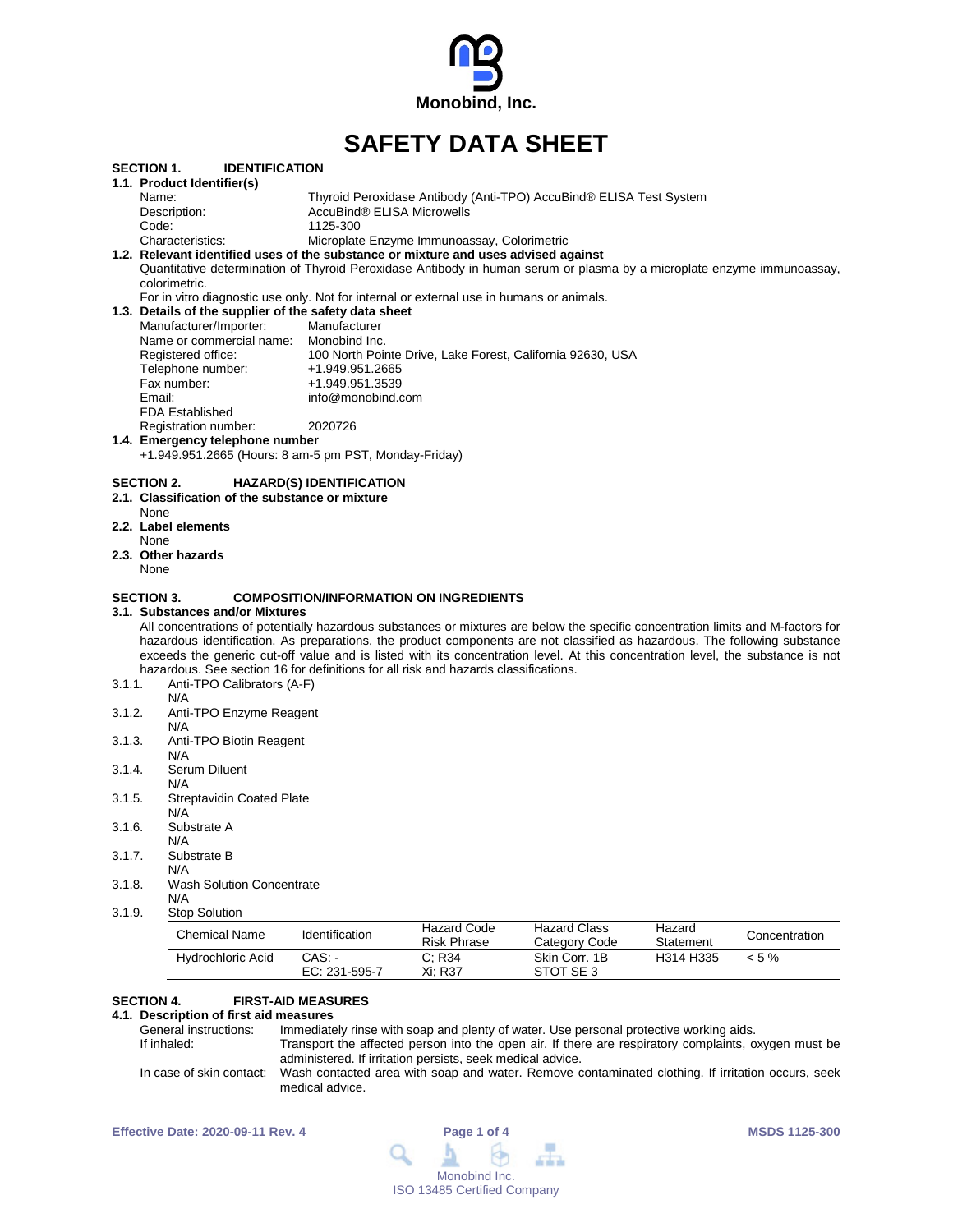In case of contact with eyes: Rinse with a stream of water for at least 15 minutes. Thorough rinsing must be ensured by opening the eyelids. If irritation occurs, seek medical advice.

If ingested: Do NOT induce vomiting. If conscious, rinse the mouth and administer a large amount of water to dilute the substance. In the case of unconsciousness, never administer anything orally. If irritation occurs, seek medical advice.

#### **4.2. Most important symptoms and effects, both acute and delayed** No data available

**4.3. Indication of any immediate medical attention and special treatment needed** No data available

# **SECTION 5. FIRE-FIGHTING MEASURES**

**5.1. Extinguishing media**

- Carbon dioxide, dry powder, foam, water
- **5.2. Special hazards arising from the substance or mixture** None
- **5.3. Advice for firefighters**

Wear appropriate personal protective equipment and clothing. Wear self-contained breathing apparatus, if necessary.

# **SECTION 6. ACCIDENTAL RELEASE MEASURES**

# **6.1. Personal precautions, protective equipment and emergency procedures**

Avoid contact with skin and eyes. Wear suitable personal protective clothing.

# **6.2. Environmental precautions**

Avoid penetration into sewerage systems, surface and ground water. Avoid soil pollution.

# **6.3. Methods and material for containment and cleaning up**

Cover with suitable absorbing material. After removing the substance, rinse the spot of spilling thoroughly with water and soap. Dispose of waste according to all federal, state, and local regulations.

## **6.4. Reference to other sections**

See Section 8 for personal protective equipment. See Section 13 for appropriate disposal methods.

# **SECTION 7. HANDLING AND STORAGE**

## **7.1. Precautions for safe handling**

Avoid spills. Avoid contact with skin, eyes and clothing. Use suitable protective means to work with the substance. Use in a well-ventilated area. Follow good manufacturing practices when using product. Do not drink, smoke, or eat in work areas.

# **7.2. Conditions for safe storage, including any incompatibilities**

Kit and unopened components:

Store at temperatures between  $+ 2$  and  $+ 8$  °C in a dry and dark place until expiration date.

7.2.2. Opened components:

Opened reagents are stable for sixty (60) days when stored at 2-8 °C.

7.2.3. For prepared reagents (see product insert): Diluted wash buffer should be stored at room temperature (2-30 °C) for up to 60 days. Working substrate solution should be stored at 2-8 °C and is stable for one (1) year. Diluted serum diluent solution should be stored at 2-8 °C and is stable for up to 60 days.

# **7.3. Specific end uses**

Product procedure should be performed by a skilled individual or trained professional for in vitro diagnostic use only.

# **SECTION 8. EXPOSURE CONTROL/PERSONAL PROTECTION**

# **8.1. Control parameters**

No substances with occupational exposure limits.

**8.2. Exposure controls** 8.2.1. Eye/face protection: Safety glasses or goggles with side shields recommended<br>8.2.2. Skin protection: Compatible protective gloves recommended. Wash han Compatible protective gloves recommended. Wash hands after properly removing and disposing of gloves. Other skin protection: Laboratory coats are recommended. 8.2.3. Respiratory protection: No respiratory protection is required. Use product in rooms enabling good ventilation. If local exhaustion is necessary, general (forced) exhaustion is recommended. 8.2.4. Thermal hazards:

# **SECTION 9. PHYSICAL AND CHEMICAL PROPERTIES**

# **9.1. Information on basic physical and chemical properties**

## 9.1.1. Appearance:

Physical state (at 20 °C)<br>Liquid: Cali

Calibrators, Enzyme Reagent, Biotin Reagent, Diluent, Wash Solution Concentrate, Substrate Solutions, Stop Solution

| Solid:  | Microtiter strips      |
|---------|------------------------|
| Colour  |                        |
| Straw:  | Calibrators            |
| Red:    | <b>Enzyme Reagent</b>  |
| Pink:   | <b>Biotin Reagent</b>  |
| Orange: | <b>Diluent</b>         |
| Clear:  | Stop, Substrates, Wash |
|         |                        |

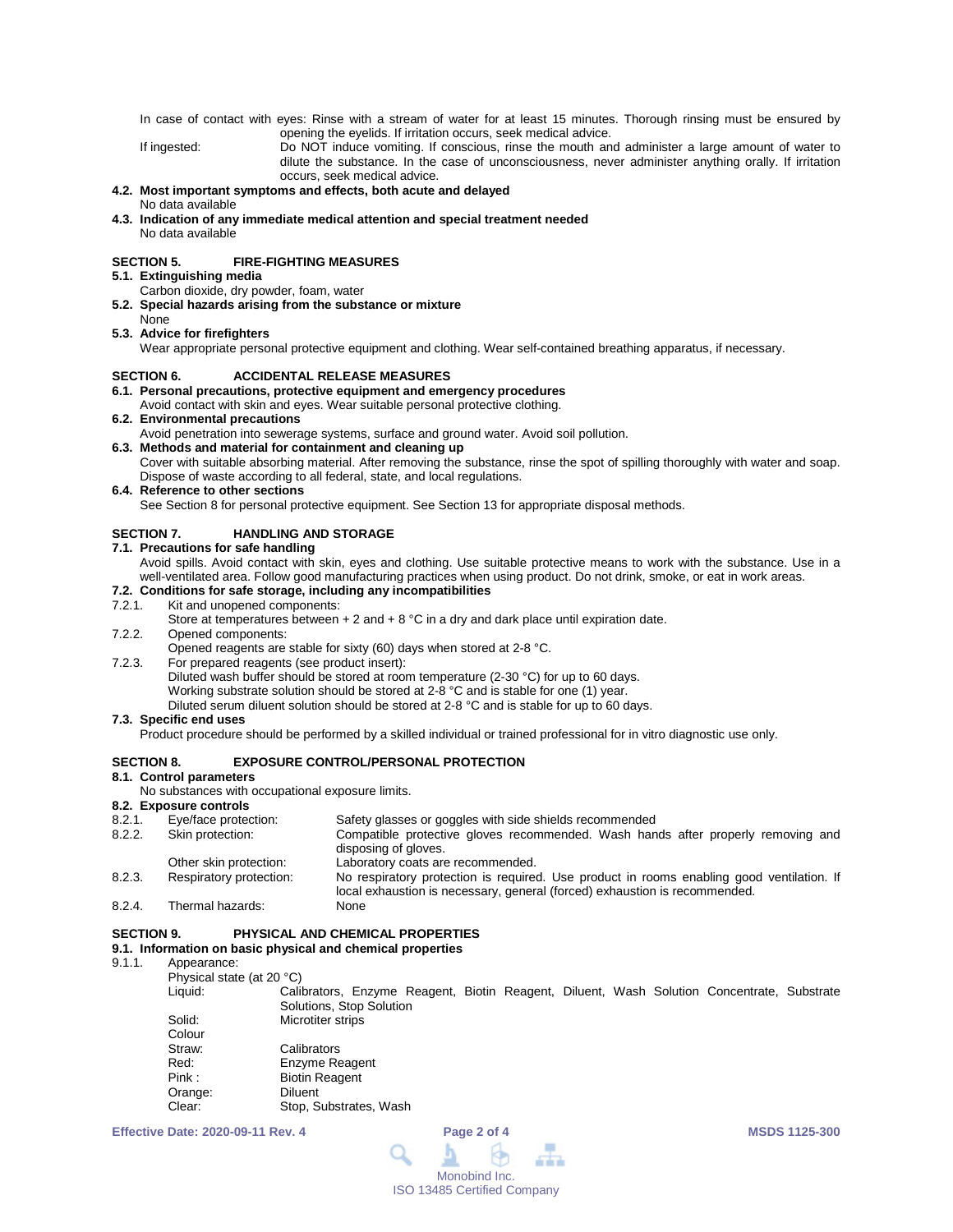| 9.1.2.             | Odour:                                                   | Odourless                                                                                          |  |  |  |
|--------------------|----------------------------------------------------------|----------------------------------------------------------------------------------------------------|--|--|--|
| 9.1.3.             | Odour threshold:                                         | Not applicable                                                                                     |  |  |  |
| 9.1.4.             | pH value:                                                | Stop solution: $<$ 3                                                                               |  |  |  |
|                    |                                                          | Calibrators: $7.4 \pm 0.2$                                                                         |  |  |  |
|                    |                                                          | Enzyme: $7.3 \pm 0.2$                                                                              |  |  |  |
|                    |                                                          | Biotin: $7.3 \pm 0.2$                                                                              |  |  |  |
|                    |                                                          | Streptavidin Wells: $7.5 \pm 0.2$                                                                  |  |  |  |
|                    |                                                          | Serum Diluent: $7.4 \pm 0.2$                                                                       |  |  |  |
|                    |                                                          | Wash Solution Concentrate: $8.8 \pm 0.2$                                                           |  |  |  |
|                    |                                                          | Substrate Reagent A: $3.2 \pm 0.2$                                                                 |  |  |  |
|                    |                                                          | Substrate Reagent B: $5.0 \pm 0.2$                                                                 |  |  |  |
| 9.1.5.             | Melting point/freezing point:                            | Not determined                                                                                     |  |  |  |
| 9.1.6.             |                                                          | Initial boiling point/ boiling range:<br>Not determined                                            |  |  |  |
| 9.1.7.             | Flash point:                                             | Not applicable                                                                                     |  |  |  |
| 9.1.8.             | Evaporation rate:                                        | Not determined                                                                                     |  |  |  |
| 9.1.9.             | Flammability (solid, gas):                               | Not flammable                                                                                      |  |  |  |
| 9.1.10.            |                                                          | Upper/lower flammability or explosive limits:<br>Not applicable                                    |  |  |  |
| 9.1.11.<br>9.1.12. | Vapour pressure:<br>Vapour density:                      | Not determined                                                                                     |  |  |  |
| 9.1.13.            | Relative density:                                        | Not determined<br>Not determined                                                                   |  |  |  |
| 9.1.14.            | Solubility:                                              | Water soluble                                                                                      |  |  |  |
| 9.1.15.            | Partition coefficient: n-octanol/water:                  | Not determined                                                                                     |  |  |  |
| 9.1.16.            | Auto-ignition temperature:                               | Not applicable                                                                                     |  |  |  |
| 9.1.17.            |                                                          | Decomposition temperature: Not determined                                                          |  |  |  |
| 9.1.18.            | Viscosity:                                               | Not determined                                                                                     |  |  |  |
| 9.1.19.            | Explosive properties:                                    | None                                                                                               |  |  |  |
| 9.1.20.            | Oxidising properties:                                    | Not determined                                                                                     |  |  |  |
|                    | 9.2. Other information                                   |                                                                                                    |  |  |  |
| None               |                                                          |                                                                                                    |  |  |  |
|                    |                                                          |                                                                                                    |  |  |  |
| <b>SECTION 10.</b> |                                                          | <b>STABILITY AND REACTIVITY</b>                                                                    |  |  |  |
| 10.1. Reactivity   |                                                          |                                                                                                    |  |  |  |
|                    |                                                          | No known reactivity hazards associated with product                                                |  |  |  |
|                    | 10.2. Chemical stability                                 |                                                                                                    |  |  |  |
|                    |                                                          | Stable under recommended storage conditions                                                        |  |  |  |
|                    | 10.3. Possibility of hazardous reactions                 |                                                                                                    |  |  |  |
|                    | No hazardous polymerization                              |                                                                                                    |  |  |  |
|                    | 10.4. Conditions to avoid                                |                                                                                                    |  |  |  |
|                    | Excessive heat and light                                 |                                                                                                    |  |  |  |
|                    | 10.5. Incompatible materials                             |                                                                                                    |  |  |  |
| Acids              |                                                          |                                                                                                    |  |  |  |
|                    | 10.6. Hazardous decomposition products<br>Not determined |                                                                                                    |  |  |  |
|                    |                                                          |                                                                                                    |  |  |  |
| <b>SECTION 11.</b> |                                                          | <b>TOXICOLOGICAL INFORMATION:</b>                                                                  |  |  |  |
|                    | 11.1. Information on toxicological effects               |                                                                                                    |  |  |  |
| 11.1.1.            | Acute toxicity:                                          | Not determined                                                                                     |  |  |  |
| 11.1.2.            | Skin corrosion/irritation:                               | Not determined                                                                                     |  |  |  |
| 11.1.3.            |                                                          | Serious eye damage/irritation: Not determined                                                      |  |  |  |
| 11.1.4.            | Respiratory or skin sensitisation:                       | Not determined                                                                                     |  |  |  |
| 11.1.5.            | Germ cell mutagenicity:                                  | Not determined                                                                                     |  |  |  |
| 11.1.6.            | Carcinogenicity:                                         | No component of this product present at levels $\geq 0.1\%$ is identified as probable, possible or |  |  |  |
|                    |                                                          | confirmed human carcinogen by NTP (National Toxicology Program), IARC (International               |  |  |  |
|                    |                                                          | Agency for Research on Cancer), or OSHA (Occupational Safety & Health Administration)              |  |  |  |
| 11.1.7.            | Reproductive toxicity:                                   | Not determined                                                                                     |  |  |  |
| 11.1.8.            | STOT-single exposure:                                    | Not determined                                                                                     |  |  |  |
| 11.1.9.            | STOT-repeated exposure:                                  | Not determined                                                                                     |  |  |  |
| 11.1.10.           | Aspiration hazard:                                       | Not determined                                                                                     |  |  |  |
| 11.1.11.           | Information on likely routes of exposure:                |                                                                                                    |  |  |  |
|                    | If ingested:                                             | No known health effects                                                                            |  |  |  |
|                    | If inhaled:                                              | No known health effects                                                                            |  |  |  |
|                    | If contact with skin:                                    | No known health effects                                                                            |  |  |  |
|                    | If contact with eyes:                                    | No known health effects                                                                            |  |  |  |

11.1.12. Symptoms related to the physical, chemical, and toxicological characteristics: None after short or long-term exposure

# **SECTION 12. ECOLOGICAL INFORMATION**

# **12.1.Toxicity**

Not determined.

#### **12.2.Persistence and degradability** Not determined

**Effective Date: 2020-09-11 Rev. 4 Page 3 of 4 MSDS 1125-300**

#### $\overline{\phantom{a}}$ Q t 血血血 Monobind Inc. ISO 13485 Certified Company